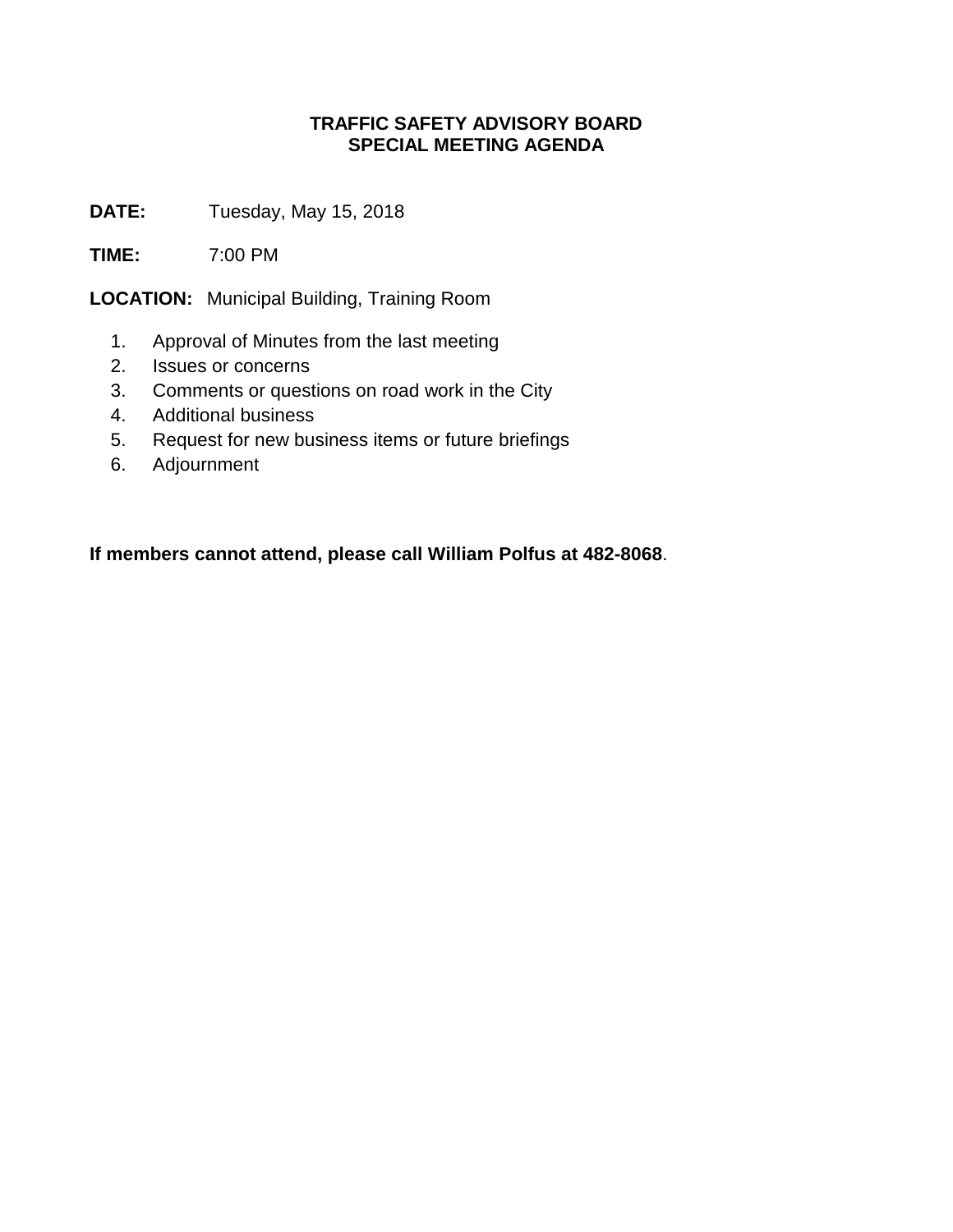## TRAFFIC AND SAFETY ADVISORY BOARD **Minutes** April 17, 2018

The April meeting of the Traffic and Safety Advisory Board was held at 7 PM on Tuesday, April 17, 2018, in the training room of the municipal building (room 104). Meeting was called to order at 707 PM.

## Present were:

William Polfus, Melissa McMahan, Roger Flynn, Halfen Hoyt, Jana Humphrey, Jane Shelton, Marty Adler-Jansy, llona Kaczocha, Andrew Howe, Hannah Oran

- 1. Minutes from the February 6, 2018 meeting were approved unanimously with two misspelling corrections – the word 'hold' on the second page and Ilona's last name.
- 2. Issues or concerns
	- Potholes on Hillside: There are issues there that the contractor should be addressing and they are digging up for sewer repairs. Right now it's difficult to get ahead of the pothole repairs as there are so many of them.
	- Tennessee is going to get paved from New York to Michigan; they are going to replace the water line down the middle at the same time, put concrete behind hospital, take asphalt out.
	- Got the main holes on Lafayette filled (patching).
	- Roger took the paving contract to the council which was approved.
	- Concern brought forth regarding a resident on Parma road, off Tennessee in regards to a ditch that was filled in years ago with cement either by the city or another resident. Currently the ditch is filled with dirt, and both plants and animals are present. It wasn't clear to the resident if this was a homeowner's responsibility or the city given the history with the ditch. For the most part the homeowners have been able to keep it up until recent years. Roger was going to check into it if provided with the address or additional information.
	- Jackson Square stairs: Was brought up that the stairs coming from the Boy Scout covering/former Epicurean area up to Jackson Square are leaning to the right. Wasn't specifically clear if those were the responsibility of the city or the owner(s) of the Square. Also, the lighting under the canopy part of the building is potentially insufficient at night; again wasn't sure who's responsibility that fell under.
	- Discussion regarding Handicap access in the Bissell park area, wheelchairs are an issue with the gravel and such near the covered amphitheater. There is a consultant contract that we've received for an ADA compliance study city wide for all the facilities, sidewalks. Schools will do a separate study; when combined, it should be a good inventory of all sidewalks, ramps, pavement markings, pedestrian crossings, etc. The study itself can run in the \$200k range.
- 3. Comments or questions on road work in the city
	- We do well with street signage but at Emory Valley and Lafayette, there is only one small sign that says Gettysburg. Given that this is a main road for entry into the city we may want to consider additional signage.
	- Sidewalk grant is at 20% into the design phase